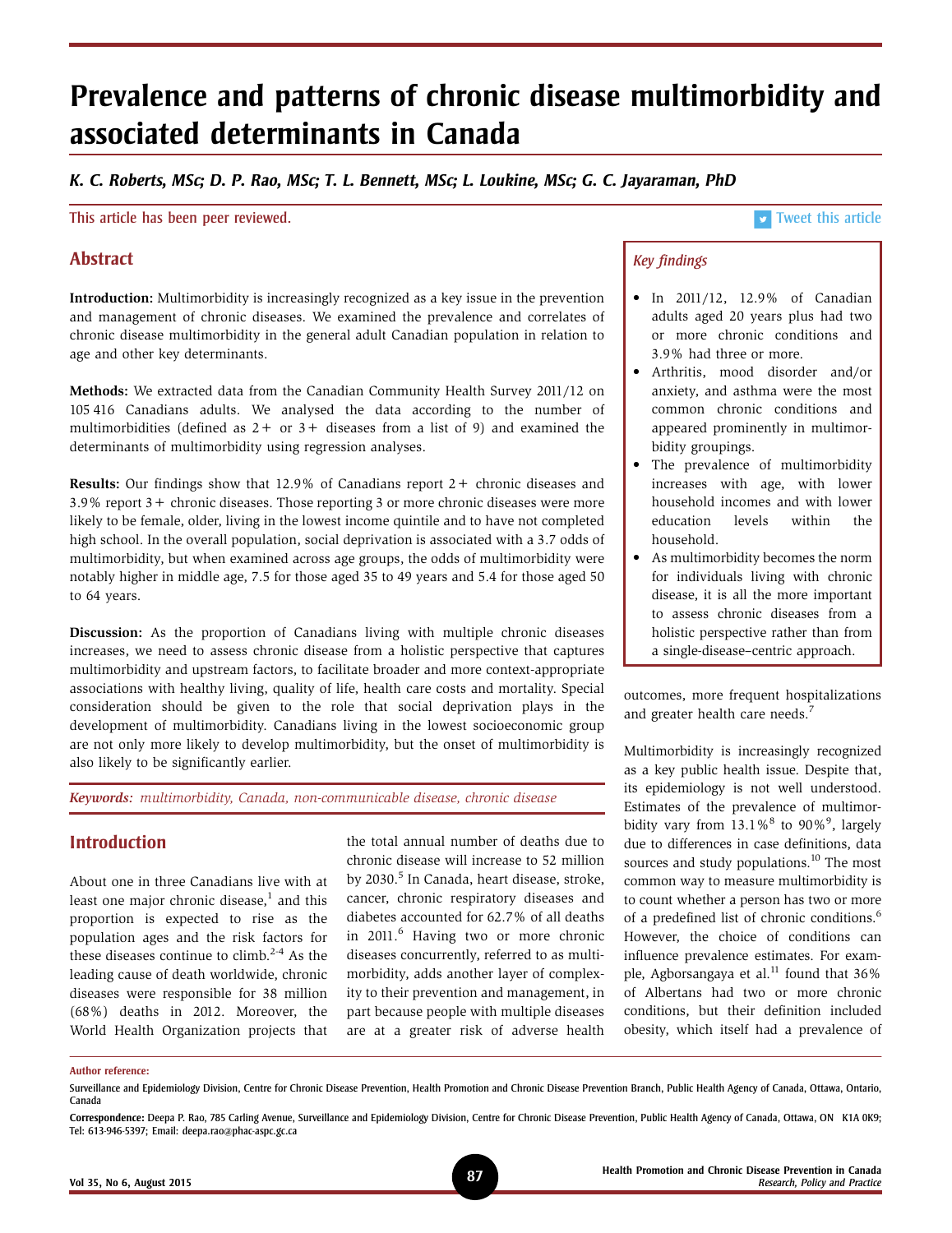28.1%. Limiting a study sample to certain sub-populations, such as institutionalized populations or older populations, would also affect estimates  $9,12-16$ 

The main objective of this study was to examine the prevalence of multimorbidity in the adult Canadian population by selected sociodemographic variables and risk behaviours. Our secondary objectives were to examine the prevalence of disease dyads and triads.

## **Methods**

#### Data source

This study is based on an analysis of the Canadian population aged 20 and older using data derived from the 2011/12 Canadian Community Health Survey (CCHS). The CCHS is a cross-sectional population health survey that includes Canadians aged 12 years and older but not those living in nursing homes or longterm care facilities or on reserves, full-time members of the Canadian Armed Forces, or civilian residents of military bases. The survey was designed to derive estimates at the national and provincial levels and for 110 health regions in Canada. Details about survey methodology are described elsewhere. $17$  A multi-stage sample allocation strategy ensures relatively equal weighting to the health regions and the provinces.

#### Study variables

To identify the prevalence of specific chronic diseases, CCHS respondents were asked about those of their long-term conditions that were ''expected to last or have already lasted 6 months or more and that have been diagnosed by a health professional.'' Each respondent was asked about their demographic and socioeconomic characteristics including sex, age, household characteristics (i.e. number of people in the household, highest level of education, household income) and Aboriginal identity. For our analysis, we assigned a relative measure of socioeconomic status to each respondent based on their reported total household income and household characteristics, according to

Statistics Canada's household income adequacy quintiles. We used these quintiles to examine differences between the lowest income level and the highest. The Survey captures behaviours such as smoking (daily or occasional vs. not at all), dietary habits (5 or more servings of fruits and vegetables per day<sup>18</sup> vs. less than 5), leisure-time physical activity (active or moderately active vs. inactive) and obesity (body mass index  $>$  30) based on selfreported information, as well as the risk conditions of high blood pressure and stress (not at all, not very or a bit stressful vs. quite a bit or extremely stressful).18 These behavioural risk factors for chronic disease were identified through a consultative process between the Public Health Agency of Canada and relevant stakeholders.<sup>19</sup>

## Multimorbidity case definition

We defined multimorbidity as having two or more  $(2+)$  and three or more chronic diseases  $(3+)$  from a list of nine. This definition was established by an expert working group convened by the Public Health Agency of Canada in  $2012.<sup>20</sup>$  The diseases were selected based on their chronic duration, high population prevalence in Canada, significant societal and/or economic impact, and amenability to primary prevention.<sup>20</sup> Based on these criteria, and data availability in the CCHS, the nine diseases we included in this study were arthritis, mental disorder (mood disorder and/or anxiety), asthma, diabetes mellitus, heart disease, chronic obstructive pulmonary disease (COPD, only available for ages 35 years and older), cancer, stroke, and Alzheimer's disease and related dementias. We analysed data using the  $2+$  and  $3+$ chronic disease case definitions.

## Statistical analyses

The prevalence of multimorbidity for the general population, and stratified by sex, were estimated. Common dyads and triads of diseases were identified within each of the four age groups (20–34, 35–49, 50–64,  $65 + \text{ years}$ .<sup>21</sup> Data are reported for the top five combinations that accounted for at least 5% of Canadians with multimorbidity within the respective pairing group (dyad or triad) and age group.

Univariate logistic models were used to examine the relationship between multimorbidity and various sociodemographic, health and behavioural risk factors, including current age, sex, household income, household education level, Aboriginal status, area of residence (urban vs. rural), physical activity, fruit and vegetable consumption, smoking status, stress level, high blood pressure and obesity. Odds ratios were used to measure associations and the Wald  $\gamma^2$  test for statistical analyses. A multivariate model using backward stepwise logistic regression analysis identified factors significantly  $(p < .05)$  associated with multimorbidity (defined using the more conservative  $3+$ conditions vs. 2, 1 or 0 conditions). Multivariate analyses were stratified by age to account for effect modification. Chi-square analyses were used to test for trend of physical activity across age groups.

CCHS data were weighted to be representative of the Canadian population, and 95% confidence intervals (CIs) of prevalence estimates and odds ratios (ORs) were calculated using a bootstrap resampling technique (500 replications) for all analyses to account for the complexity of survey design. Statistical analyses were performed using SAS procedure statements (SAS EG, version 5.1, SAS Institute Inc., Cary, North Carolina, US).

## **Results**

## Prevalence and distribution of multimorbidity by demographics and risk factors

In 2011/12, 12.9% (95% CI: 12.6–13.2; data not shown) of Canadians aged 20 years and over  $(n = 105 416)$  reported having two or more  $(2+)$  chronic diseases and 3.9% (95% CI: 3.7–4.1; data not shown) reported having three or more  $(3+)$  chronic diseases. Whatever the case definition used  $(2 + or 3 + d$ iseases), the prevalence of multimorbidity showed similar trends across sociodemographic characteristics and risk factors (Table 1). Of those reporting 3+ diseases, the prevalence of multimorbidity was significantly higher  $(p < .05)$  in women  $(4.5\% \text{ vs. } 3.3\% \text{ for men; OR } = 1.3,$ 95% CI: 1.2–1.4), older Canadians (11.3% of the  $65+$  year age group vs.  $0.4\%$  of the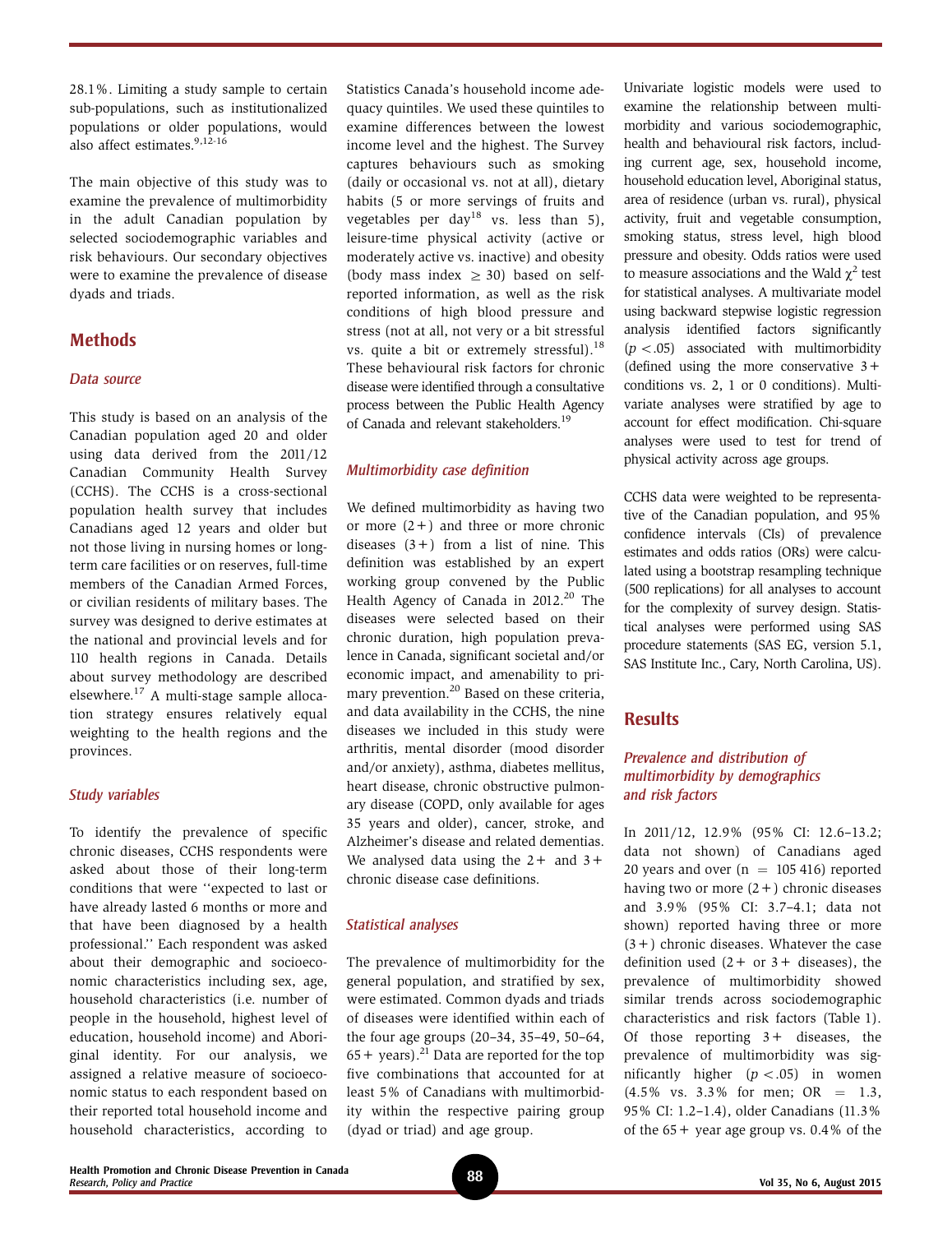|                                            | N<br>(unweighted) | % of population<br>(weighted) | <b>Prevalence of</b><br>$2+$ chronic<br>diseases, % | <b>Prevalence of</b><br>$3+$ chronic<br>diseases, % | <b>Crude OR</b><br>$(95\% \text{ Cl})^{\text{b}}$ | <b>Adjusted OR</b><br>$(95\% \text{ Cl})^{\text{b}}$ |
|--------------------------------------------|-------------------|-------------------------------|-----------------------------------------------------|-----------------------------------------------------|---------------------------------------------------|------------------------------------------------------|
| <b>Total</b>                               | 105 416           |                               | 12.9                                                | 3.9                                                 |                                                   |                                                      |
| Sex                                        |                   |                               |                                                     |                                                     |                                                   |                                                      |
| Female                                     | 58 972            | 50.9                          | 15.1                                                | 4.5                                                 | $1.4(1.3-1.5)$                                    | $1.3(1.2-1.4)$                                       |
| Male                                       | 46 444            | 49.1                          | 10.6                                                | 3.3                                                 | 1.0                                               | 1.0                                                  |
| Age, years                                 |                   |                               |                                                     |                                                     |                                                   |                                                      |
| $20 - 34$                                  | 21 390            | 26.7                          | 3.1                                                 | 0.4                                                 | 1.0                                               | 1.0                                                  |
| $35 - 49$                                  | 21 787            | 27.2                          | 6.5                                                 | 1.6                                                 | $4.5(3.2-6.2)$                                    | $4.5(3.2-6.2)$                                       |
| $50 - 64$                                  | 31 449            | 27.7                          | 16.4                                                | 4.7                                                 | $13.7(10.1-18.5)$                                 | $13.6(10.1-18.4)$                                    |
| $65+$                                      | 30 790            | 18.3                          | 31.3                                                | 11.3                                                | 35.4 (26.5-47.3)                                  | 35.0 (26.2-46.8)                                     |
| Household income quintile                  |                   |                               |                                                     |                                                     |                                                   |                                                      |
| 1 (Lowest)                                 | 19 060            | 19.1                          | 19.8                                                | 7.4                                                 | $5.3(4.4-6.3)$                                    | $3.7(3.1-4.5)$                                       |
| $\overline{2}$                             | 21 001            | 20.2                          | 15.9                                                | 5.2                                                 | $3.7(3.0-4.4)$                                    | $2.4(2.0-2.9)$                                       |
| 3                                          | 21 871            | 20.0                          | 12.0                                                | 3.5                                                 | $2.4(2.0-2.9)$                                    | $1.9(1.5-2.2)$                                       |
| $\overline{4}$                             | 19 559            | 20.0                          | 9.6                                                 | 2.2                                                 | $1.5(1.2-1.9)$                                    | $1.4(1.1-1.7)$                                       |
| 5 (Highest)                                | 21 404            | 20.7                          | 7.7                                                 | 1.5                                                 | 1.0                                               | 1.0                                                  |
| <b>Highest household education</b>         |                   |                               |                                                     |                                                     |                                                   |                                                      |
| Less than High school                      | 11 784            | 6.7                           | 30.2                                                | 11.6                                                | $4.3(3.9-4.8)$                                    | $1.8(1.6-2.1)$                                       |
| High school completed                      | 12 970            | 10.9                          | 17.1                                                | 5.6                                                 | $2.0(1.7-2.3)$                                    | $1.5(1.3-1.7)$                                       |
| Some post-secondary                        | 3575              | 4.0                           | 15.6                                                | 5.0                                                 | $1.7(1.4-2.2)$                                    | $1.6(1.3-2.1)$                                       |
| Post-secondary completed                   | 70 222            | 78.4                          | 10.7                                                | 2.9                                                 | 1.0                                               | 1.0                                                  |
| <b>Aboriginal status</b>                   |                   |                               |                                                     |                                                     |                                                   |                                                      |
| Aboriginal                                 | 5081              | 4.4                           | 17.3                                                | 6.6                                                 | $1.7(1.4-2.1)$                                    | $2.7(2.2-3.4)$                                       |
| Non-Aboriginal                             | 83 483            | 95.6                          | 13.5                                                | 4.0                                                 | $1.0\,$                                           | 1.0                                                  |
| Area of residence                          |                   |                               |                                                     |                                                     |                                                   |                                                      |
| Rural                                      | 29 19 6           | 18.0                          | 14.1                                                | 4.6                                                 | $1.2(1.1-1.3)$                                    | $1.1(1.0-1.3)$                                       |
| Urban                                      | 76 220            | 82.0                          | 12.6                                                | 3.8                                                 | $1.0\,$                                           | 1.0                                                  |
| <b>Immigration status</b>                  |                   |                               |                                                     |                                                     |                                                   |                                                      |
| Lived in Canada $< 5$ years                | 1281              | 3.1                           | 2.3                                                 | 0.5                                                 | $0.1 (0.0 - 0.8)$                                 | $0.3(0.1-2.1)$                                       |
| Lived in Canada $\geq$ 5 years             | 14 025            | 21.2                          | 11.6                                                | 3.4                                                 | $0.8$ $(0.7-0.9)$                                 | $0.7(0.6-0.8)$                                       |
| Canadian-born                              | 87 448            | 75.7                          | 13.7                                                | 4.2                                                 | 1.0                                               | 1.0                                                  |
| <b>Risk Factors</b>                        |                   |                               |                                                     |                                                     |                                                   |                                                      |
| High blood pressure                        | 28 734            | 20.6                          | 30.7                                                | 11.6                                                | $6.7(6.1 - 7.4)$                                  | $3.2(2.9-3.5)$                                       |
| Obese                                      | 21 442            | 18.8                          | 20.5                                                | 6.9                                                 | $2.5(2.3-2.8)$                                    | $2.7(2.4-3.0)$                                       |
| Inactive                                   | 49 780            | 48.1                          | 15.4                                                | 5.0                                                 | $2.1(1.9-2.4)$                                    | $1.7(1.6-1.9)$                                       |
| High stress                                | 21 682            | 23.6                          | 16.8                                                | 5.3                                                 | $1.6(1.4-1.7)$                                    | $2.5(2.2-2.8)$                                       |
| $<$ 5 servings of fruit and vegetables/day | 58 732            | 60.2                          | 12.6                                                | 3.6                                                 | $1.1(1.0-1.2)$                                    | $1.2(1.1-1.4)$                                       |
| Smoker                                     | 22 22 5           | 21.2                          | 14.1                                                | 4.5                                                 | $1.2(1.1-1.3)$                                    | $2.1(1.9-2.4)$                                       |

TABLE 1 Distribution and prevalence of multimorbidity<sup>a</sup> by sociodemographic characteristics (CCHS 2011/12, population aged  $\geq 20$  years)

Abbreviations: CCHS, Canadian Community Health Survey; CI, confidence interval; OR, odds ratio.

<sup>a</sup> Multimorbidity defined as 2 or more or 3 or more of the following 9 diseases: asthma, arthritis, chronic obstructive pulmonary disease, diabetes, heart disease, mental disorder (mood disorder and/or anxiety), Alzheimer's disease and related dementias, cancer, and stroke.

 $<sup>b</sup>$  For prevalence of 3 + chronic diseases, adjusted for age and sex.</sup>

20–34 year age group; OR =  $35.0, 95\%$  CI: 26.2–46.8), those living in the lowest income quintile (7.4% vs. 1.5% of the highest income quintile;  $OR = 3.7, 95\%$  CI:

3.1–4.5), those living in households where the highest education attained was less than high school (11.6% vs. 2.9% of households with post-secondary school education;

OR =  $1.8$ ,  $95\%$  CI:  $1.6-2.1$ ), those selfidentifying as Aboriginal (6.6% vs. 4.0% of non-Aboriginal populations;  $OR = 2.7$ , 95% CI: 2.2–3.4) and those born in Canada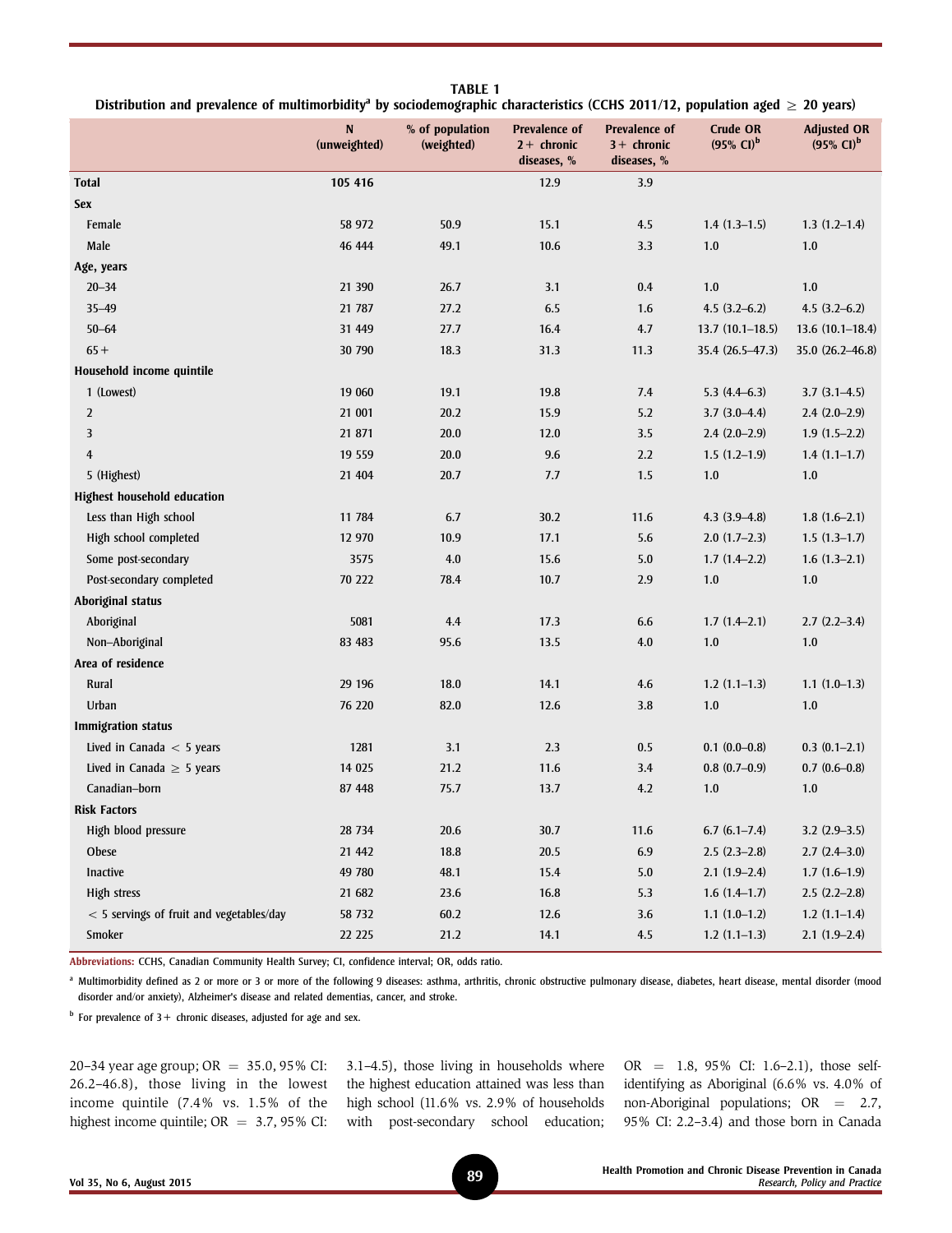(4.2% vs. 3.4% of immigrants living in Canada for  $\geq$  5 years; OR = 0.7, 95% CI:  $0.6 - 0.8$ ).

High blood pressure ( $OR = 3.2$ , 95% CI: 2.9–3.5), obesity (OR = 2.7, 95% CI: 2.4– 3.0), inactivity (OR = 1.7, 95% CI: 1.6– 1.9), high stress (OR =  $2.5$ , 95% CI: 2.2–2.8), fewer than five servings of fruit and vegetables per day  $(OR = 1.2,$ 95% CI: 1.1–1.4) and smoking  $(OR = 2.1, ...)$ 95% CI: 1.9–2.4) were significantly associated with multimorbidity using the 3+ diseases case definition (Table 1).

Of adults aged 20 to 65 years, 2.2% (95% CI: 2.1–2.4) reported  $3+$  coexisting chronic conditions and 8.8% (95% CI: 8.4–9.1) reported 2+ chronic conditions (data not shown).

#### Chronic disease prevalence and common multimorbidity combinations

We estimated the prevalence of certain chronic diseases to identify multimorbidity for the overall population. We found that arthritis (17.6%, 95% CI: 17.2–17.9), mood disorder and/or anxiety (11.2%, 95% CI: 10.8–11.5), and asthma (8.1%, 95% CI: 7.8– 8.4) were the three chronic conditions most commonly exhibited. We found that women had significantly higher rates of asthma (9.4% vs. 6.7%), arthritis (21.7% vs. 13.3%), COPD (3.4% vs. 2.7%), and mood disorder and/or anxiety (14.1% vs. 8.1%)

while men had significantly higher rates of diabetes mellitus (7.8% vs. 6.0%) and heart disease (6.4% vs. 4.6%) (Table 2).

The most commonly observed combinations of chronic diseases within the population varied by age group (Table 3). The disease dyad with highest prevalence was arthritis and mood disorder/anxiety (37.8%, 95% CI: 35.6–40.0) followed by arthritis and heart disease (35.2%, 95% CI: 33.2–37.2) and arthritis and diabetes (35.2%, 95% CI: 33.1–37.3). Arthritis, asthma and mood disorder/anxiety was the most commonly reported triad (15.5%, 95% CI: 13.8–17.1) followed by arthritis, diabetes and heart disease (15.1%, 95% CI: 13.6–16.7) and asthma, arthritis and COPD (14.7%, 95% CI: 13.2–16.2).

Mood disorder and/or anxiety accounted for 51.6% (95% CI: 49.2–53.9; data available on request) of reported multimorbidity in younger Canadians (aged 20–34 years). In those aged 35 years and older, the combinations of diseases begin to show more heterogeneity, with the prevalence of particular multimorbidity combinations decreasing with age. Mood disorder and/or anxiety explained less of the overall multimorbidity burden (25.3%, 95% CI: 24.5–26.1; data available on request) within the older age group. Not surprisingly, the more common or prevalent an individual disease is within the population (see Table 2), the more likely that it contributed to rates of multimorbidity. As a consequence, diseases such as diabetes or COPD contributed more to the multimorbidity burden in the older age groups. It is worth noting that the top five multimorbidity combinations follow the same general trends across sexes, except that the fifth most common disease combination was diabetes and heart disease in men and arthritis and COPD in women (data not shown).

## Determinants of multimorbidity  $(3 +$  chronic diseases)

After adjusting for all variables in the model, we found multimorbidity to be significantly associated with sex, age, household income, Aboriginal status, physical activity, smoking status, stress level and obesity. Stratification by age suggests that physical inactivity progressively, and significantly as of age 50 years and over, contributes to increases in the prevalence of multimorbidity (Table 4;  $p < .001$ ).

In the younger age group (20–34 years), low income quintile was the only demographic risk factor significantly associated with multimorbidity (lowest quintile adjusted OR =  $4.5$ , 95% CI: 1.3-15.7). Health conditions such as obesity (adjusted OR  $=$  2.7, 95% CI: 1.4-5.2) and high stress (adjusted  $OR = 2.9$ , 95% CI: 1.6–5.2) were also significantly associated with multimorbidity.

In the 35- to 49-year age group, low income was once again a significant contributor to

| $\mathcal{L}$ or $\mathcal{L}$ controlled uncertainty, (equipment zone $\mathcal{L}$ and $\mathcal{L}$ $\mathcal{L}$ and $\mathcal{L}$ |                           |                   |      |                   |       |                   |
|----------------------------------------------------------------------------------------------------------------------------------------|---------------------------|-------------------|------|-------------------|-------|-------------------|
| <b>Chronic disease</b>                                                                                                                 | <b>Overall population</b> |                   | Men  |                   | Women |                   |
|                                                                                                                                        | N                         | Prevalence, %     | N    | Prevalence, %     | N     | Prevalence, %     |
| <b>Arthritis</b>                                                                                                                       | 25 880                    | $17.6(17.2-17.9)$ | 8858 | $13.3(12.8-13.7)$ | 17022 | $21.7(21.1-22.3)$ |
| <b>Mental disorders</b>                                                                                                                | 12 6 52                   | $11.2(10.8-11.5)$ | 4147 | $8.1(7.6-8.5)$    | 8505  | $14.1(13.6-14.6)$ |
| Asthma                                                                                                                                 | 9000                      | $8.1(7.8-8.4)$    | 3163 | $6.7(6.3 - 7.1)$  | 5837  | $9.4(9.0-9.9)$    |
| Diabetes mellitus                                                                                                                      | 9450                      | $6.9(6.6-7.1)$    | 4828 | 7.8(7.4–8.1)      | 4622  | $6.0(5.7-6.4)$    |
| <b>Heart disease</b>                                                                                                                   | 8218                      | $5.5(5.3-5.7)$    | 4289 | $6.4(6.0-6.8)$    | 3929  | $4.6(4.3-4.9)$    |
| <b>COPD</b>                                                                                                                            | 4701                      | $3.1(2.9-3.2)$    | 1859 | $2.7(2.5-2.9)$    | 2842  | $3.4(3.2 - 3.7)$  |
| <b>Cancer</b>                                                                                                                          | 3694                      | $2.5(0.4-2.7)$    | 1476 | $2.2(2.0-2.4)$    | 2218  | $2.9(2.6-3.1)$    |
| <b>Stroke</b>                                                                                                                          | 1944                      | $1.3(1.2-1.4)$    | 925  | $1.3(1.2-1.4)$    | 1019  | $1.3(1.1-1.5)$    |
| Alzheimer's and related dementias                                                                                                      | 634                       | $0.5(0.4-0.6)$    | 330  | $0.5(0.4-0.7)$    | 304   | $0.5(0.4-0.6)$    |

TABLE 2 Prevalence of chronic diseases in the general population and among participants with multimorbidity  $(2 +$  or 3 + chronic diseases), (CCHS 2011/12, age  $> 20$  years)

Abbreviations: CCHS, Canadian Community Health Survey; COPD, chronic obstructive pulmonary disease.

Note: Mental disorders are mood disorders and/or anxiety.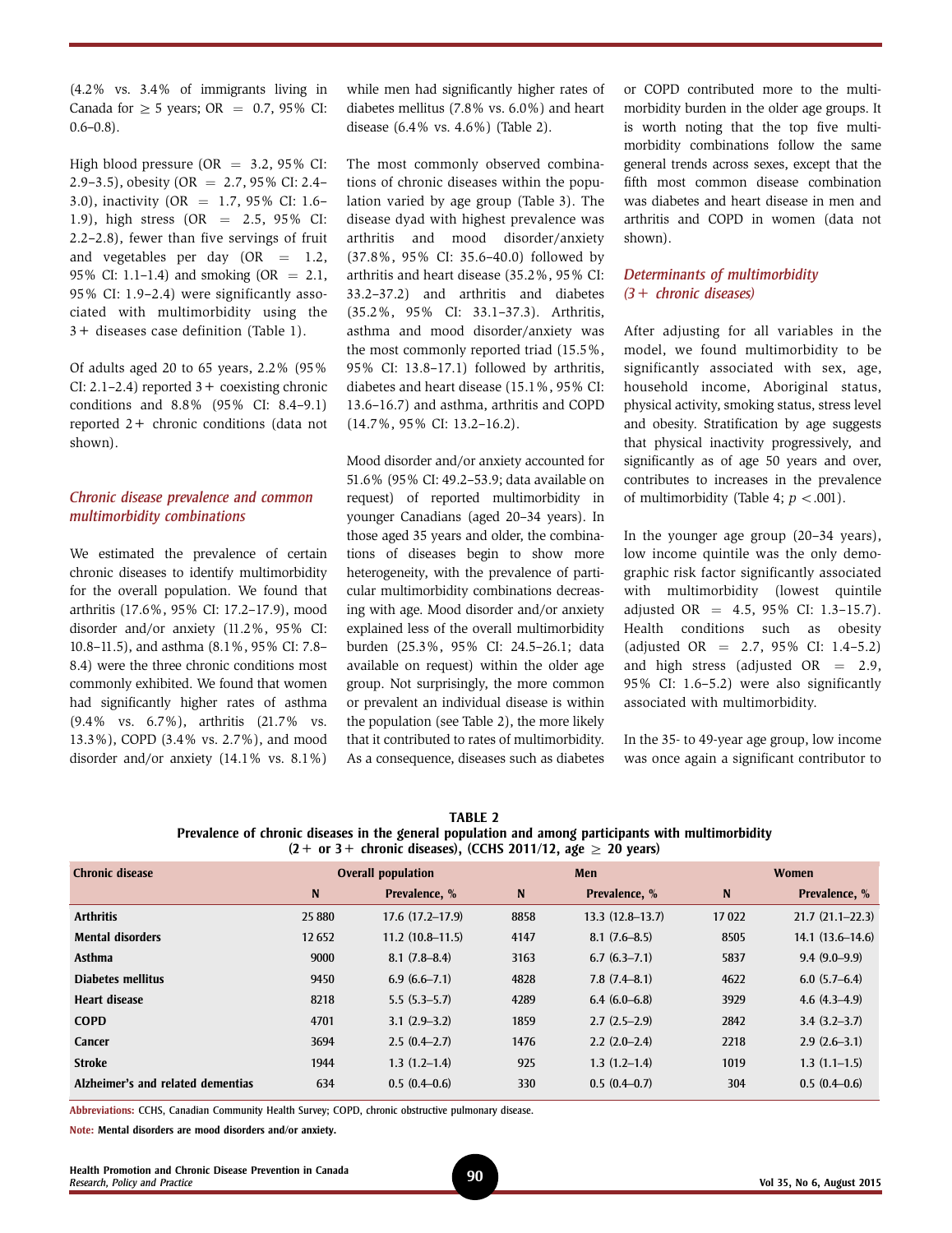| <b>TABLE 3</b>                                                                                                   |  |
|------------------------------------------------------------------------------------------------------------------|--|
| Prevalence of the most common chronic disease dyads and triads, by age group (CCHS 2011/12, age $\geq$ 20 years) |  |

| Prevalence, % (OR; 95% CI)                                                 |                                                                                 |                                                              |                                                                                 |  |  |  |
|----------------------------------------------------------------------------|---------------------------------------------------------------------------------|--------------------------------------------------------------|---------------------------------------------------------------------------------|--|--|--|
| <b>Overall</b>                                                             | Age 20-34 years                                                                 | Age 35-49 years                                              | Age 50-64 years                                                                 |  |  |  |
| Disease pairs                                                              |                                                                                 |                                                              |                                                                                 |  |  |  |
| Arthritis and mental disorder                                              | Arthritis and mental disorder                                                   | Arthritis and mental disorder                                | Arthritis and mental disorder                                                   |  |  |  |
| $(37.8; 35.6 - 40.0)$                                                      | $(79.7; 68.0 - 91.4)$                                                           | $(53.3; 44.7 - 62.0)$                                        | $(46.9; 42.6 - 51.20)$                                                          |  |  |  |
| Arthritis and heart disease                                                | Asthma and mental disorder                                                      | Asthma and mental disorder                                   | Arthritis and asthma                                                            |  |  |  |
| $(35.2; 33.2 - 37.2)$                                                      | $(78.7; 66.3 - 91.0)$                                                           | $(49.4; 41.4 - 57.5)$                                        | $(40.0; 36.0 - 43.9)$                                                           |  |  |  |
| Arthritis and diabetes mellitus                                            | Arthritis and asthma                                                            | Arthritis and asthma                                         | Arthritis and diabetes mellitus                                                 |  |  |  |
| $(35.2; 33.1 - 37.3)$                                                      | $(66.2; 52.5 - 79.9)$                                                           | (45.3; 37.4–53.3)                                            | $(35.0; 30.8 - 39.2)$                                                           |  |  |  |
| Arthritis and asthma                                                       | Mental disorder and heart disease                                               | COPD and mental disorder                                     | Arthritis and COPD                                                              |  |  |  |
| $(34.0; 31.9 - 36.1)$                                                      | $(31.4; 16.3 - 46.5)$                                                           | $(32.1; 25.0 - 39.2)$                                        | $(32.6; 28.8 - 36.4)$                                                           |  |  |  |
| Arthritis and COPD                                                         | Asthma and heart disease                                                        | Diabetes mellitus and mental disorder                        | Arthritis and heart disease                                                     |  |  |  |
| $(28.9; 27.0 - 30.8)$                                                      | $(18.8; 6.8 - 30.7)$                                                            | $(23.2; 16.9 - 29.4)$                                        | $(28.4; 24.7 - 32.1)$                                                           |  |  |  |
| <b>Disease triads</b>                                                      |                                                                                 |                                                              |                                                                                 |  |  |  |
| Asthma, arthritis and mental disorder                                      | Arthritis, asthma and mental disorder                                           | Arthritis, asthma and mental disorder                        | Arthritis, asthma and mental disorder                                           |  |  |  |
| $(15.5; 13.8 - 17.1)$                                                      | $(64.2; 50.3 - 78.2)$                                                           | $(31.3; 24.2 - 38.4)$                                        | $(20.4; 17.0 - 23.8)$                                                           |  |  |  |
| Arthritis, diabetes mellitus and heart<br>disease<br>$(15.1; 13.6 - 16.7)$ | Asthma, heart disease and mental<br>disorder<br>$(18.2; 6.3 - 30.2)$            | Asthma, COPD and mental disorder<br>$(19.2; 13.2 - 25.3)$    | Arthritis, asthma and COPD<br>$(19.58; 16.19 - 22.96)$                          |  |  |  |
| Arthritis, asthma and COPD<br>$(14.7; 13.2 - 16.2)$                        | Arthritis, heart disease and mental<br>disorder<br>$(17.6; 4.1 - 31.1)$         | Arthritis, COPD and mental disorder<br>$(19.0; 12.8 - 25.2)$ | Arthritis, COPD and mental disorder<br>$(17.2; 13.6 - 20.9)$                    |  |  |  |
| Arthritis, COPD and mental disorder<br>$(12.0; 10.4 - 13.5)$               | Diabetes mellitus, heart disease and<br>mental disorder<br>$(10.5; 0.0 - 21.6)$ | Arthritis, asthma and COPD<br>$(13.3; 8.7-17.8)$             | Arthritis, diabetes mellitus and mental<br>disorder<br>$(16.33; 12.96 - 19.71)$ |  |  |  |
| Arthritis, diabetes mellitus and mental                                    | Arthritis, diabetes mellitus and mental                                         | Arthritis, diabetes mellitus and mental                      | Arthritis, diabetes mellitus and heart                                          |  |  |  |
| disorder                                                                   | disorder                                                                        | disorder                                                     | disease                                                                         |  |  |  |
| $(11.9; 10.5 - 13.4)$                                                      | $(9.5; 0.0-19.0)$                                                               | $(13.2; 8.3 - 18.1)$                                         | $(12.1; 9.2 - 15.1)$                                                            |  |  |  |

Abbreviations: CCHS, Canadian Community Health Survey; CI, confidence interval; OR, odds ratio; COPD, chronic obstructive pulmonary disease; OR, odds ratio.

Notes: Mental disorders are mood disorders and/or anxiety.

Only disease combinations with a prevalence of  $> 5%$  within each age group are included in the table.

Prevalence measures represent dyad and triad estimates in those with  $2 +$  or  $3 +$  chronic disease multimorbidity, respectively.

multimorbidity (lowest quintile adjusted OR =  $7.5, 95\%$  CI:  $4.0-13.7$  as were obesity (adjusted  $OR = 2.5$ , 95% CI: 1.7–3.8); high stress (adjusted  $OR = 1.7$ , 95% CI: 1.2–2.4); and smoking (adjusted  $OR = 2.6, 95\% \text{ CI: } 1.8-3.8$ .

Among 50- to 64-year-olds, women (adjusted OR  $=$  1.3, 95% CI: 1.1-1.6), low income (lowest quintile adjusted  $OR = 5.3, 95\%$  CI: 4.4-7.9), and Aboriginal status (adjusted OR =  $2.0, 95\%$  CI: 1.5–2.8) were significantly associated with multimorbidity (Table 4). Being inactive emerged as a significant risk factor (adjusted  $OR = 1.4$ , 95% CI: 1.1–1.7). Smoking (adjusted  $OR = 1.5, 95\% CI: 1.2-1.8$ , high stress (adjusted OR = 2.1, 95% CI: 1.7-2.5), and obesity (adjusted OR  $= 2.24, 95\%$ CI: 1.8–2.7) remained significantly associated with multimorbidity.

In those aged 65 years and over, low income (lowest quintile adjusted  $OR = 2.5$ , 95% CI: 1.8–3.5) and Aboriginal status (adjusted OR  $=$  2.4, 95% CI: 1.7–3.3) were significantly associated with multimorbidity as were risk factors such as inactivity (adjusted  $OR = 1.7$ , 95% CI: 1.5–2.0), high stress (adjusted OR  $= 2.1$ , 95% CI: 1.7–2.5), and obesity (adjusted  $OR = 1.9, 95\% \text{ CI: } 1.6-2.2$ .

## **Discussion**

The analyses we present in this report align with identified calls for improvements in measuring multimorbidity to respond to program and policy needs.<sup>22</sup> Unlike comorbidity, which has a primary condition, multimorbidity is the concurrent existence of multiple conditions without an index

condition. As mentioned previously, published prevalence estimates of multimorbidity vary widely,<sup>10</sup> likely due to differences in how multimorbidity is defined and the methodology used, including population characteristics, sample size and recruitment methods.10 Using data representative of the general adult population in Canada, our analysis suggests that, in 2011/12, the overall prevalence of multimorbidity was 12.9% (95% CI: 12.6–13.2) in those who reported having 2+ chronic diseases and 3.9% (95% CI: 3.7–4.1) in those who reported having 3+ chronic diseases.

The strong association between age and multimorbidity is well recognized,  $12-14$  but some key findings from our study merit attention. First, although multimorbidity was higher in the older population  $(65 +$ years), 2.2% of Canadians aged 20 to 65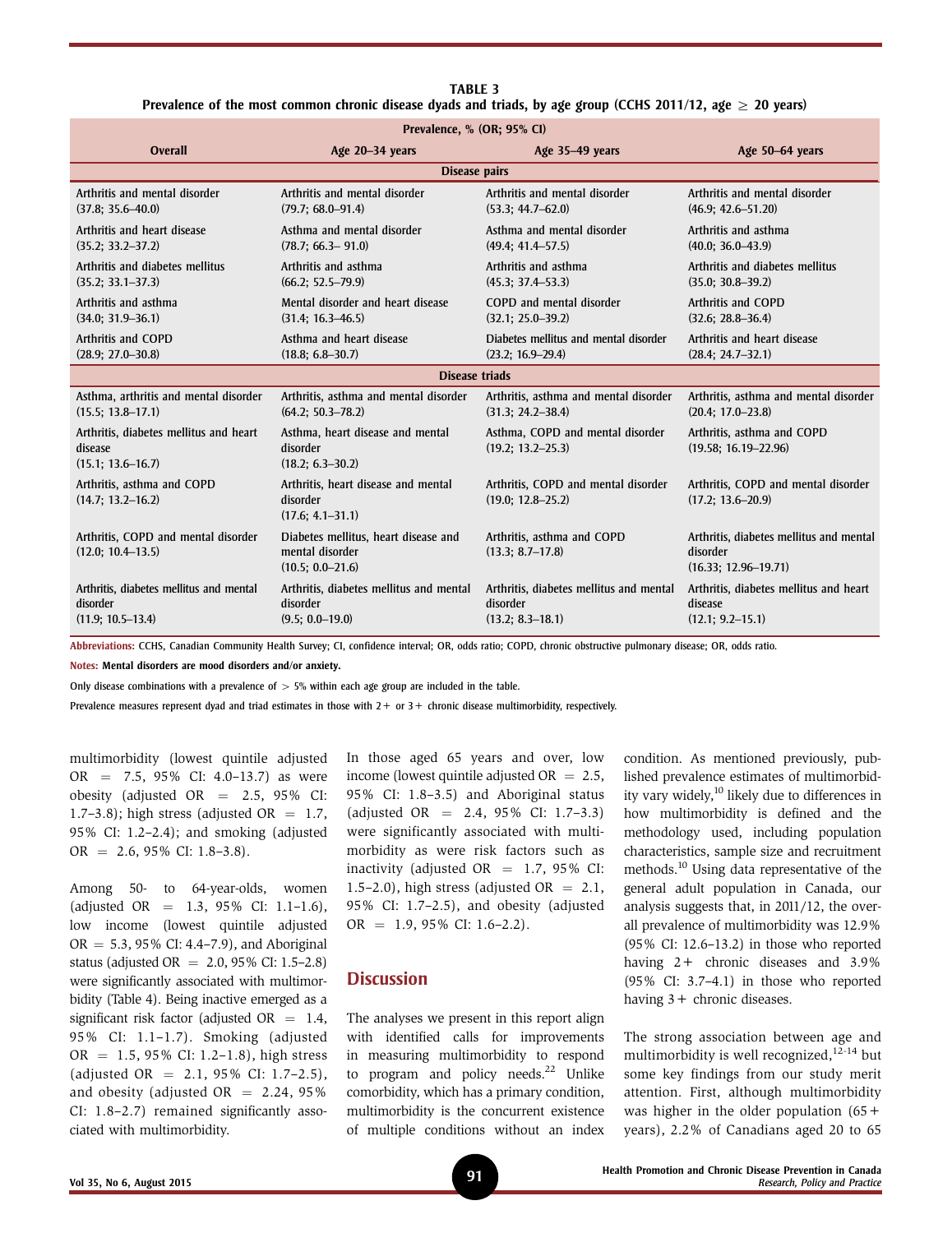TABLE 4

| Analysis of the association between selected sociodemographic characteristics, behavioural risk factors and multimorbidity <sup>a</sup> |
|-----------------------------------------------------------------------------------------------------------------------------------------|
| $(3 +$ chronic diseases) by age (CCHS 2011/12)                                                                                          |

| Sociodemographic risk factors              | Age, years                                  |                                             |                                |                                |                                |                                |
|--------------------------------------------|---------------------------------------------|---------------------------------------------|--------------------------------|--------------------------------|--------------------------------|--------------------------------|
|                                            | Overall $\geq 20$<br>$20 - 34$<br>$35 - 49$ |                                             | $50 - 64$                      | $65+$                          |                                |                                |
|                                            | OR<br>$(95\% \text{ Cl})^b$                 | <b>Adjusted OR</b><br>$(95\% \text{ Cl})^c$ | <b>Adjusted OR</b><br>(95% CI) | <b>Adjusted OR</b><br>(95% CI) | <b>Adjusted OR</b><br>(95% CI) | <b>Adjusted OR</b><br>(95% CI) |
| <b>Sex</b>                                 |                                             |                                             |                                |                                |                                |                                |
| Female                                     | $1.4(1.3-1.5)$                              | $1.2(1.1-1.3)$                              | $1.4(0.7-2.8)$                 | $1.4(1.0-2.2)$                 | $1.3(1.1-1.6)$                 | $1.0(1.0-1.2)$                 |
| Male (referent)                            | 1.0                                         | 1.0                                         | 1.0                            | 1.0                            | 1.0                            | 1.0                            |
| Age group, years                           |                                             |                                             |                                |                                |                                |                                |
| 20-34 (referent)                           | 1.0                                         | 1.0                                         |                                |                                |                                |                                |
| $35 - 49$                                  | $4.5(3.2 - 6.2)$                            | $4.9(3.4 - 6.9)$                            |                                |                                |                                |                                |
| $50 - 64$                                  | $13.7(10.1 - 18.5)$                         | $15.3(11.2-20.9)$                           |                                |                                |                                |                                |
| $65+$                                      | 35.4 (26.5-47.3)                            | $35.6(26.1-48.7)$                           |                                |                                |                                |                                |
| Household income quintile                  |                                             |                                             |                                |                                |                                |                                |
| 1 (Lowest)                                 | $5.3(4.4-6.3)$                              | $4.4(3.6-5.5)$                              | $4.5(1.3-15.7)$                | $7.5(4.0-13.7)$                | $5.9(4.4 - 7.9)$               | $2.5(1.8-3.5)$                 |
| $\overline{\mathbf{c}}$                    | $3.7(3.0-4.4)$                              | $2.7(2.2-3.4)$                              | $2.4(0.7-7.9)$                 | $2.9(1.5-5.4)$                 | $3.2(2.3-4.4)$                 | $1.9(1.4-2.7)$                 |
| 3                                          | $2.4(2.0-2.9)$                              | $2.0(1.6-2.5)$                              | $1.0(0.2-6.9)$                 | $1.9(1.0-3.8)$                 | $2.2(1.5-3.1)$                 | $1.6(1.1-2.3)$                 |
| $\overline{4}$                             | $1.5(1.2-1.9)$                              | $1.4(1.1-1.8)$                              | $0.8(0.2 - 3.1)$               | $1.5(0.7-3.0)$                 | $1.3(0.9-1.8)$                 | $1.4(1.0-2.1)$                 |
| 5 (Highest; referent)                      | 1.0                                         | 1.0                                         | 1.0                            | 1.0                            | 1.0                            | 1.0                            |
| <b>Highest household education</b>         |                                             |                                             |                                |                                |                                |                                |
| Less than high school                      | $4.3(3.9-4.8)$                              |                                             |                                |                                |                                |                                |
| High school completed                      | $2.0(1.7-2.3)$                              |                                             |                                |                                |                                |                                |
| Some post-secondary                        | $1.7(1.4-2.2)$                              |                                             |                                |                                |                                |                                |
| Post-secondary completed (referent)        | 1.0                                         |                                             |                                |                                |                                |                                |
| <b>Aboriginal status</b>                   |                                             |                                             |                                |                                |                                |                                |
| Aboriginal                                 | $1.7(1.4-2.1)$                              | $2.1(1.7-2.6)$                              | $1.1(0.5-2.4)$                 | $1.7(0.8-3.6)$                 | $2.0(1.5-2.8)$                 | $2.4(1.7-3.3)$                 |
| Non-Aboriginal (referent)                  | 1.0                                         | 1.0                                         | 1.0                            | 1.0                            | 1.0                            | 1.0                            |
| Area of residence                          |                                             |                                             |                                |                                |                                |                                |
| Rural                                      | $1.2(1.1-1.3)$                              |                                             |                                |                                |                                |                                |
| Urban (referent)                           | 1.0                                         |                                             |                                |                                |                                |                                |
| <b>Health and behavioural risk factors</b> |                                             |                                             |                                |                                |                                |                                |
| <b>Inactive</b>                            | $2.1(1.9-2.4)$                              | $1.4(1.3-1.6)$                              | $0.9(0.4-1.7)$                 | $1.0(0.7-1.4)$                 | $1.4(1.1-1.7)$                 | $1.74(1.5-2.0)$                |
| <5 servings/day of fruit and vegetables    | $1.1(1.0-1.2)$                              |                                             |                                |                                |                                |                                |
| Smoker                                     | $1.2(1.1-1.3)$                              | $1.6(1.4-1.8)$                              | $2.0(1.0-4.0)$                 | $2.6(1.8-3.8)$                 | $1.5(1.2-1.8)$                 | $1.2(1.0-1.5)$                 |
| High stress                                | $1.6(1.4-1.7)$                              | $2.1(1.1-2.4)$                              | $2.9(1.6-5.2)$                 | $1.7(1.2-2.4)$                 | $2.1(1.7-2.5)$                 | $2.1(1.7-2.5)$                 |
| High blood pressure                        | $6.7(6.1 - 7.4)$                            |                                             |                                |                                |                                |                                |
| Obesity                                    | $2.5(2.3-2.8)$                              | $2.2(1.9-2.4)$                              | $2.0(1.4-5.2)$                 | $2.5(1.7-3.8)$                 | $2.2(1.8-2.7)$                 | $1.9(1.6-2.2)$                 |

Abbreviations: CCHS, Canadian Community Health Survey; CI, confidence interval; COPD, chronic obstructive pulmonary disease; OR, odds ratio.

a Multimorbidity defined as 3 or more of the following 9 diseases: asthma, arthritis, COPD, diabetes, heart disease, mental disorder (mood disorder and/or anxiety), Alzheimer's disease and related dementias, cancer, stroke.

**b** Crude odds ratio.

<sup>c</sup> Odds ratio adjusted for sex, age, household education, household income quintile, Aboriginal status, activity level, smoking status, stress, high blood pressure, obesity.

years reported 3 or more coexisting chronic conditions, and 8.8% reported 2 or more coexisting chronic conditions, in keeping with previous Canadian studies.<sup>11</sup>

Second, the association of risk factors and multimorbidity increased with age.

However, demographic characteristics such as low income were also significantly associated with multimorbidity irrespective of age. In the overall population, social deprivation resulted in a 3.7 odds of multimorbidity, but when examined across age groups, the odds of multimorbidity were notably higher in middle age, with odds of 7.5 for those aged 35 to 49 years and 5.9 for those aged 50 to 64 years. This differentiation of multimorbidity prevalence in middle age based on social deprivation supports the findings of Barnett et al. $^{23}$  who noted that the onset of multimorbidity occurred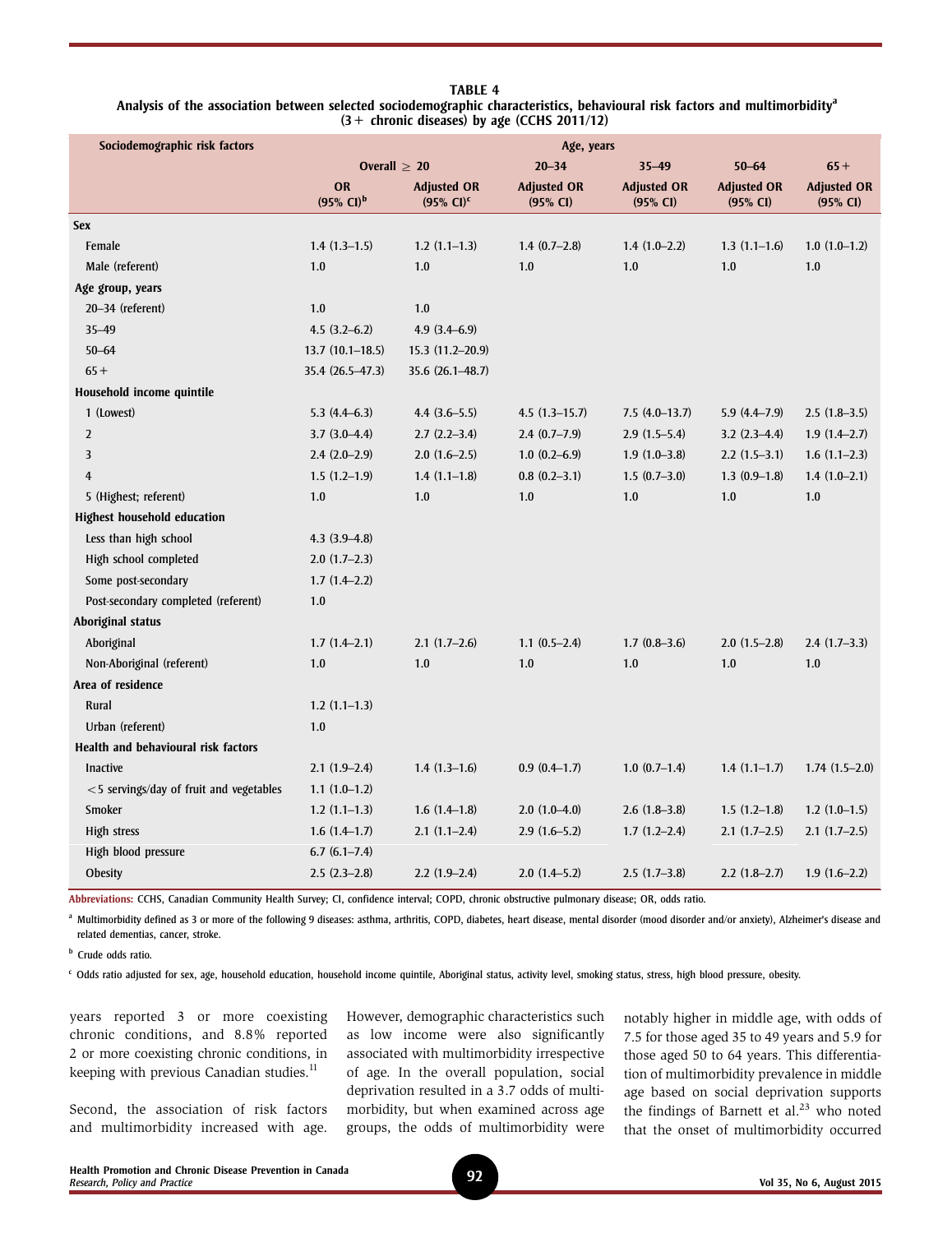10 to 15 years earlier in people living in the lowest socioeconomic conditions. Groups living in lower socioeconomic conditions may therefore have greater clinical management needs earlier in their lives and may live with multimorbidity for longer. Whether the progressive increase in prevalence of multimorbidity with age is due to a concentration of common risk factors, such as high stress or smoking, or due to ecological reasons, such as unemployment and gender inequality, is beyond the scope of our analyses. However, it warrants further investigation, particularly as unemployment, income inequality, physical activity level and stress are preventable risk factors that benefit from multisectoral action.

Third, we noticed patterns in the prevalence of chronic diseases. Arthritis, mood disorder and/or anxiety and asthma, which were the most common chronic conditions overall, were prominent in disease groupings, and were each more significantly prevalent in women. Anxiety and/or mood disorders accounted for over half of reported multimorbidity in younger Canadians (20–34 years). In addition, younger women had higher rates of mental disorders than their male counterparts.

Finally, our finding that arthritis and mental disorder are the most common pairing of multimorbidity supports the findings from a 2012 Canadian study that identified arthritis as a top condition in multimorbidity dyads. $^{24}$  Our analysis into common disease dyads and triads underscores the need to further investigate clusters of diseases to inform programs focused on integrated and holistic care.<sup>25</sup>

#### Strengths and limitations

Although the prevalence of multimorbidity and associated determinants we found are generalizable to the non-institutionalized Canadian population, our study has its limitations. Our results are likely to be subject to recall bias since the data are based on self-reports of clinical diagnosis. The results may also be explained, in part, by the operational case definition used for multimorbidity, namely, the number and type of chronic diseases considered. Fortin et al.<sup>10</sup> suggested that the more diseases considered, the higher the prevalence estimates. Rapoport et al.<sup>26</sup> looked at 22 diseases and reported a higher prevalence of multimorbidity in Canada than did Cazale et al., $27$  who considered only 7 diseases. However, Fortin et al.<sup>10</sup> also noted a threshold effect, with prevalence not further affected when 15 or more diseases were considered. We considered 9 chronic diseases, based on a set of public health criteria and limited to those captured via the CCHS. Finally, given the exploratory nature of our analyses and the multiple comparisons, a type 1 error is likely.

Despite these limitations, our results contributed to understanding the epidemiology of multimorbidity to inform prevention efforts, reduce disease burden and align health care services with holistic patient needs. Traditional, single disease-centric approaches may be increasingly inappropriate given that multimorbidity is becoming the norm for people living with chronic conditions. Rather, an integrated approach that addresses multiple diseases and upstream factors, such as socioeconomic determinants and behavioural risk factors, could have a broad-reaching, systematic effect on a range of outcomes including quality of life, health care costs and mortality.16,28 Further studies to understand the societal and economic impact of multimorbidity are warranted, although any findings in this area will certainly underline the need for prevention, particularly in tackling the common risk factors and determinants of common chronic diseases.

## References

- 1. Ronksley PE, Sanmartin C, Campbell DJ, et al. Perceived barriers to primary care among western Canadians with chronic conditions. Health Rep. 2014;25:3-10.
- 2. Ford ES, Croft JB, Posner SF, Goodman RA, Giles WH. Co-occurrence of leading lifestyle-related chronic conditions among adults in the United States 2002-2009. Prev Chronic Dis. 2013;10:E60.
- 3. World Health Organization. Preventing chronic diseases: a vital investment: WHO global report. Geneva (CH): World Health Organization; 2005.
- 4. Starfield B. Challenges to primary care from co- and multi-morbidity Prim Health Care Res Dev. 2011;12(1):1-2.
- 5. Health statistics and information systems: projections of mortality and causes of death, 2015 and 2030 [Internet]. Geneva (CH): World Health Organization; 2015 (cited 2015 Jan 16). Available from: [http://www.who.int/heal](http://www.who.int/healthinfo/global_burden_disease/projections/en/) [thinfo/global\\_burden\\_disease/projections/en/](http://www.who.int/healthinfo/global_burden_disease/projections/en/)
- 6. Statistics Canada. Age-standardized mortality rates by selected causes, by sex (both sexes) [Internet]. Ottawa (ON): Statistics Canada; [updated 2014 Jan 28, cited 2014 Dec 1]. Available from: [http://www.statcan.gc.ca/](http://www.statcan.gc.ca/tables-tableaux/sum-som/l01/cst01/health30a-eng.htm) [tables-tableaux/sum-som/l01/cst01/health30](http://www.statcan.gc.ca/tables-tableaux/sum-som/l01/cst01/health30a-eng.htm) [a-eng.htm](http://www.statcan.gc.ca/tables-tableaux/sum-som/l01/cst01/health30a-eng.htm)
- 7. Boyd CM, Fortin M. Future of multimorbidity research: how should understanding of multimorbidity inform health system design? Public Health Rev. 2010;32(2):451-74.
- 8. Menotti A, Mulder I, Nissinen A, Giampaoli S, Feskens EJ, Kromhout D. Prevalence of morbidity and multimorbidity in elderly male populations and their impact on 10-year all-cause mortality: the FINE study (Finland, Italy, Netherlands, Elderly). J Clin Epidemiol. 2001;54(7):680-6.
- 9. Fortin M, Bravo G, G, Hudon C, Vanasse A, Lapointe L. Prevalence of multimorbidity among adults seen in family practice. Ann Fam Med. 2005;3(3):223-8.
- 10. Fortin M, Stewart M, Poitras ME, Almirall MD, Maddocks H. A systematic review of prevalence studies on multimorbidity: toward a more uniform methodology. Ann Fam Med. 2012;10(2):142-51.
- 11. Agborsangaya CB, Ngwakongnwi E, Lahtinen M, Cooke T, Johnson JA. Multimorbidity prevalence in the general population: the role of obesity in chronic disease clustering. BMC Public Health. 2013;13:1161.
- 12. Akner G. Analysis of multimorbidity in individual elderly nursing home residents. Development of a multimorbidity matrix. Arch Gerontol Geriatr. 2009;49(3):413-9.
- 13. Marengoni A, Rizzuto D, Wang HX, Winblad B, Fratiglioni L. Patterns of chronic multimorbidity in the elderly population. J Am Geriatr Soc. 2009;57(2):225-30.
- 14. Schafer I, von Leitner EC, Schön G, et al. Multimorbidity patterns in the elderly: a new approach of disease clustering identifies complex interrelations between chronic conditions. PLoS One. 2010;5(12):e15941.